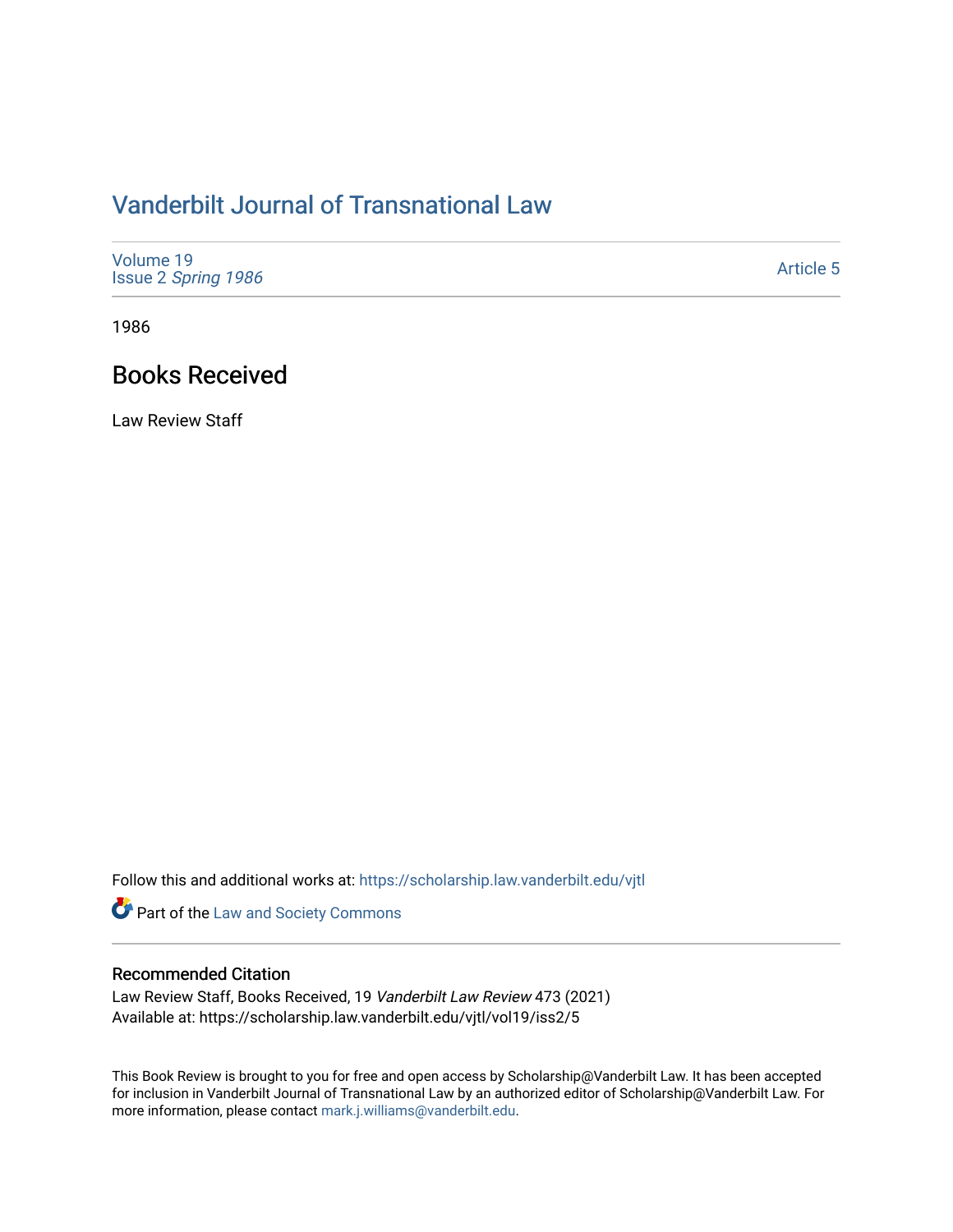## **BOOKS RECEIVED**

WEST'S LAW **&** COMMERCIAL DICTIONARY **IN** FIVE **LANGUAGES.** West Publishing Company, **1985. Pp.** xvi, **885, 899.**

This two-volume dictionary provides attorneys and businessmen engaged in international law or commerce with a valuable resource. Its foremost feature is that it facilitates the translation of legal terminology from English to four different foreign languages **-** German, Spanish, French, and Italian. In addition to translating English terms into foreign ones, the dictionary also translates hundreds of foreign entries **-** original and generic to their civil law system **-** into English. An additional feature of the dictionary is a series of useful appendices which includes a table of legal abbreviations commonly used in English, German, Spanish, French and Italian and a list of countries of the world and their capitals.

In a world where attorneys and businessmen find themselves increasingly involved in international transactions, the dictionary is of great practical utility and a valuable resource.

**FLAGS** OF **CONVENIENCE. By B.N.** Metaxes. Aldershot, England and Brookfield, Vermont: Gower Publishing Company, **1985. Pp.** x, **107.**

This book argues that Flags of Convenience result in increased economic and social costs to the shipping world above those which would be the case if the world merchant fleet consisted only of vessels registered under national flags. Mr. Metaxes begins **by** identifying the problems associated with increased international maritime activity, and the growth of Flags of Convenience **(F.O.C.)** as an attempt to deal with them. Mr. Metaxes proceeds to evaluate the social and economic costs and benefits of the **F.O.C.** to reach his conclusion. As a maritime economist, Mr. Metaxes utilizes extensive statistical data and economic formulae to substantiate his hypothesis.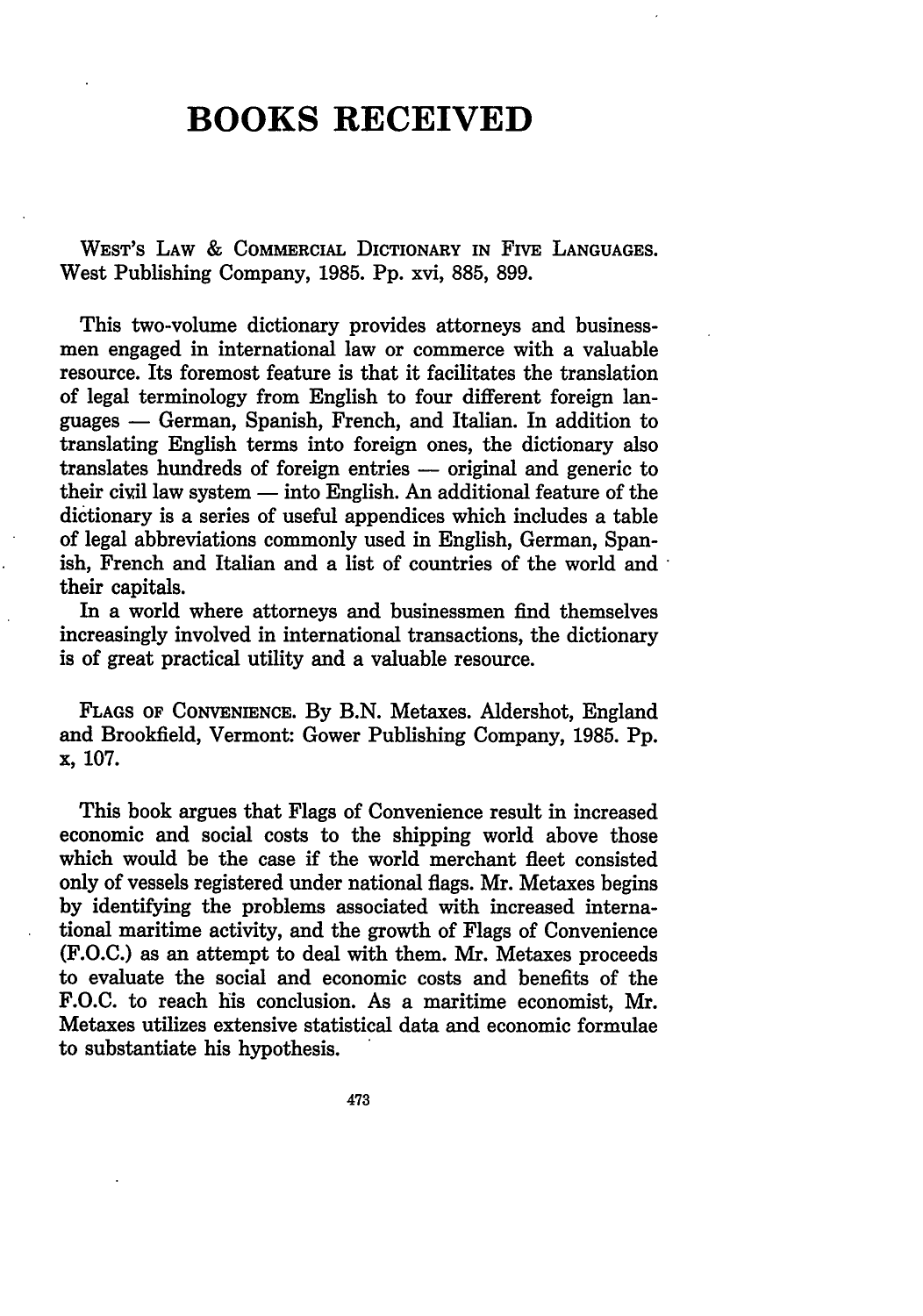EXTERNAL **DEBT MANAGEMENT.** Edited **by** Hassanali Mehran. Washington, **D.C.:** International Monetary Fund, **1985. Pp.** v, **322.**

In response to the severe debt crisis confronting several International Monetary Fund (IMF) member countries, the IMF Institute and the Fund's Central Banking Department organized a seminar at the Fund in December 1984. This pamphlet is a compilation of papers presented **by** several commercial bankers, national debt managers, and experts at the seminar. Mehran notes that the primary purpose of this seminar was "to provide a forum for national officials, international bankers, and staff members of the Fund and the World Bank to exchange views and discuss issues and practices arising out of their experience with external debt matters." These contributors outline various techniques and strategies countries can use in managing their external debt as well as comments on what the Fund has done and can do in assisting member countries with their debt problems.

**ADJUSTMENT,** CONDITIONALITY, **AND** INTERNATIONAL **FINANCING.** Edited by Joaquin Muns. Washington, D.C.: International Monetary Fund, 1984. Pp. xi, 214.

The financial crisis of the last ten years has tested the efficacy of the International Monetary Fund (IMF) as a stabilizing influence on the international economy. The decreased ability of some countries to service external debt, particularly in Latin America, has been a major part of this crisis. This book is a compilation of papers presented at a seminar on "The Role of the International Monetary Fund in the Adjustment Process." The authors provide analysis of the performance of the IMF as well as proposals for improving the adjustment process. The editor includes a summary of the discussions and a statement of the conclusions reached by the discussants.

**NON-APPEARANCE** BEFORE THE INTERNATIONAL **COURT** OF JUS-**TICE.** By H.W.A. Thirlway. Cambridge: Cambridge University Press, 1985. Pp. v, 184.

The absence of the state against which the proceedings have been brought is becoming a common feature in cases brought before the International Court of Justice. This phenomenon has given rise to concern being viewed as both a symptom of lack of confidence in the Court and as a contributory cause of the contin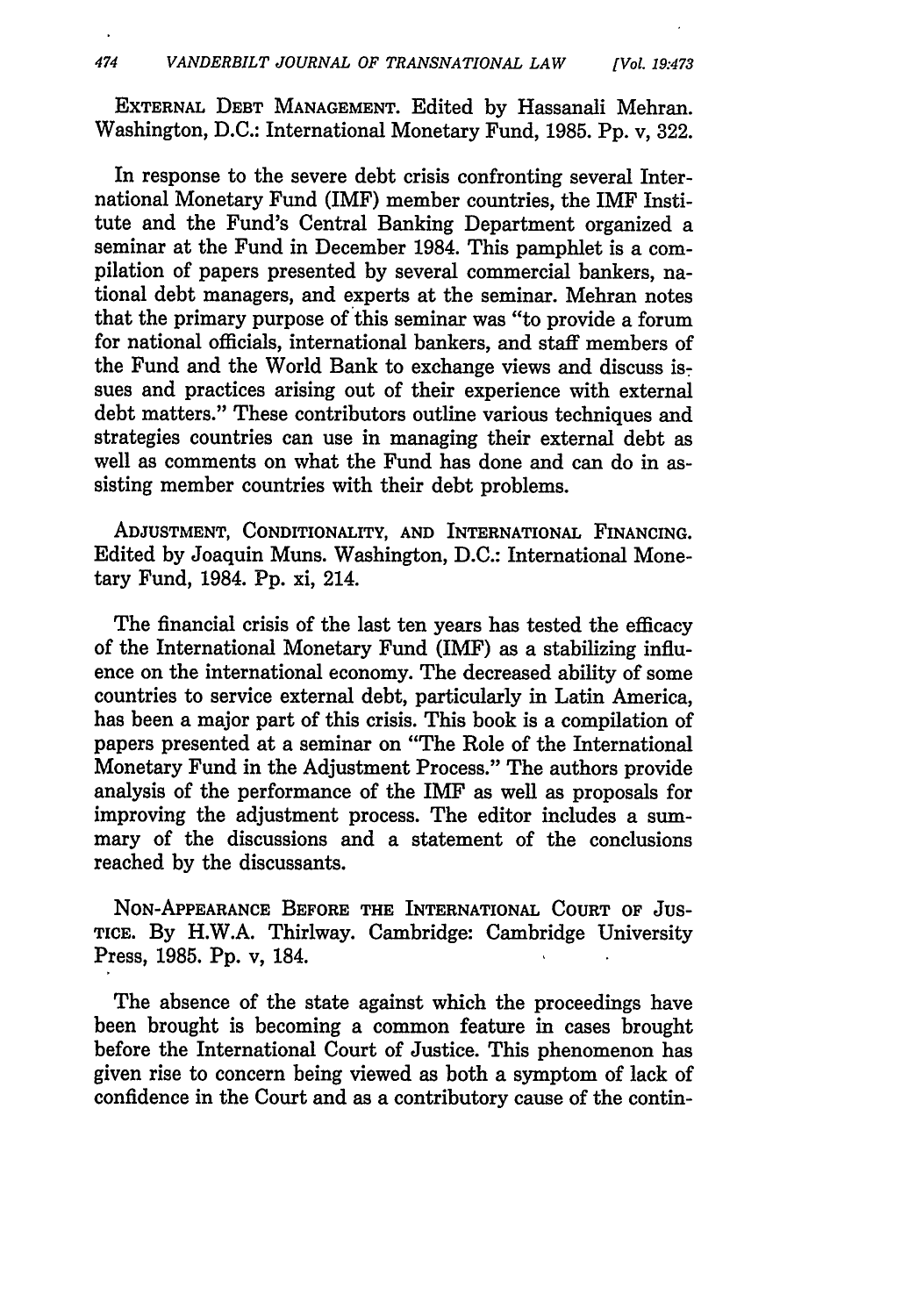uing decline of confidence in the Court. Mr. Thirlway, an official of the Court for over fifteen years, examines the phenomenon in light of fundamental concepts of international judicial procedure, the scope of duty on its defending state, the two problems raised by nonappearance and suggested remedies. Although the question of procedural international law may be small in scope, it is farreaching in its implications for future judicial settlement.

**WILLIAM SHEPPARD, CROMWELL'S LAW REFORMER.** By Nancy L. Matthews. London: Cambridge University Press, 1984. **Pp.** xviii, **307.**

The first comprehensive study of William Sheppard, seventeenth century legal author, examines his employment under Oliver Cromwell's Protectorate, his family and education, his religious commitment to John Oliver's party of independents, and his legal philosophy. The author traces the foundations of that legal philosophy to Sheppard's concern for law reform, politics and religion. His writing anticipates the reforms adopted centuries later in the Judicature Acts of **1875-78.** In addition, the author appraises Sheppard's legal works, which include studies for conveyancing, actions on the case, tithe collection, guides for local law enforcement and the first three legal encyclopedias to be written in the English language, and considers their effect on his own generation as well as on subsequent legal literature. The author provides a full bibliography of Sheppard's own works and the sources on which he based his legal writing.

*19861*